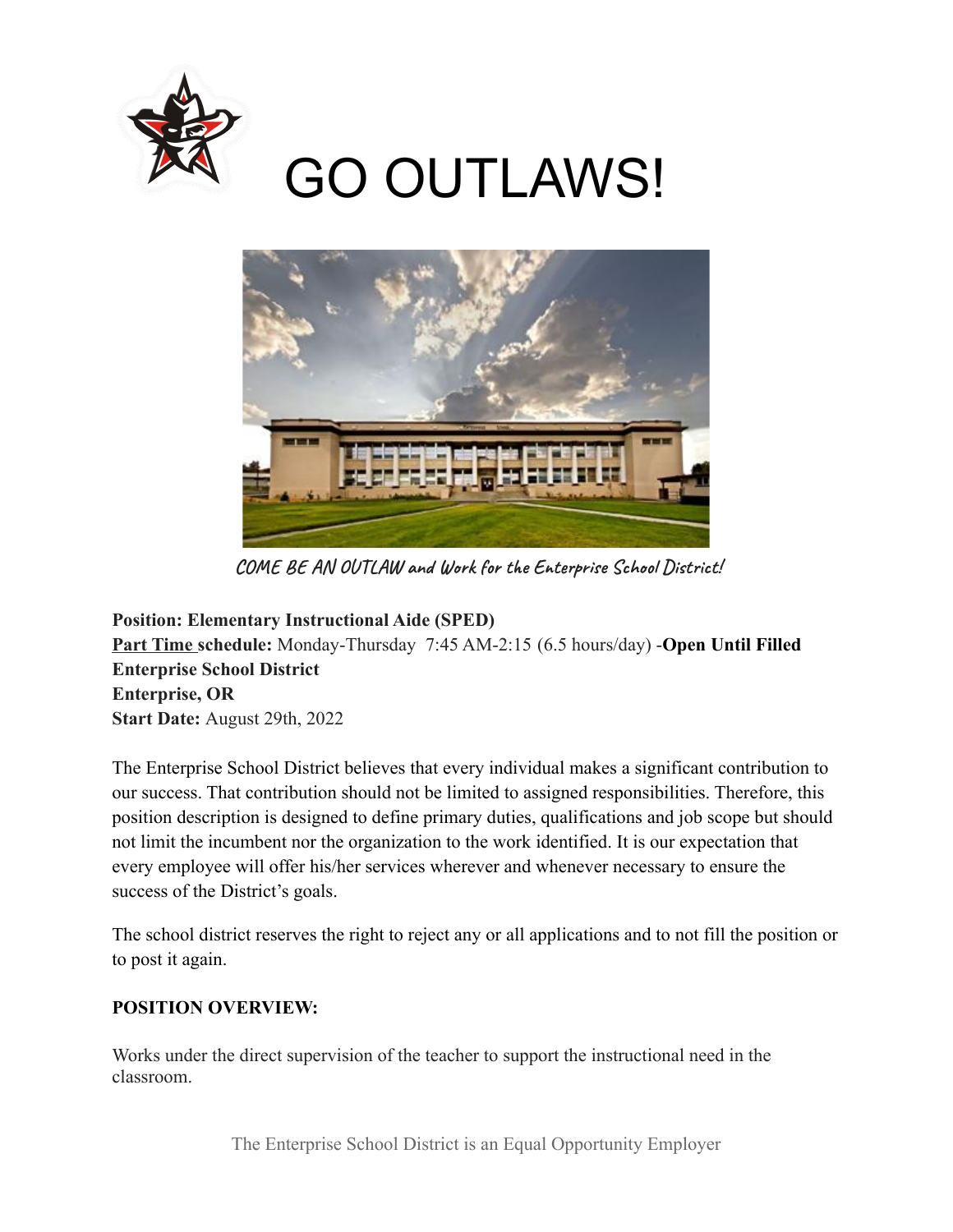

## **ESSENTIAL DUTIES & RESPONSIBILITIES**

- Maintain a professional working environment and positive interpersonal working relationships with staff and students.
- Maintain confidentiality in all areas.
- Comply with all applicable district, state, and federal guidelines, policies and laws.
- Implement strategies that protect the legal rights of students. Protect the safety, health, and well-being of all students.
- Supervise students in the classroom, lunchroom, locker room, playground, hallways, bus arrival/departure, and other areas as directed.
- Implement instructional strategies that respect individual differences, foster student achievement, and maintain supportive and inclusive environments.
- Implement and modify behavioral strategies for students consistent with classroom and building behavior goals.
- Use independent judgment with guidance from licensed teachers and/or specialists.
- Perform work responsibilities effectively under pressure of deadlines, difficult situations, interruptions, high noise levels, and new or emergency situations.
- Maintain and improve professional skills in order to contribute to the learning of all students.
- Work with students in the classroom and other supervised learning environments. May work one-on-one or in a small group setting. Support and promote academics, social skills, life skills, personal hygiene and vocational skills.
- Clean and sanitize classroom learning tools and/or equipment according to specific instructions.
- Attend training as assigned to meet the needs of students
- Correct papers, compile simple statistics, take attendance, and maintain accurate records for required reports.
- Assist students in independent or small group study and follow-up; administer remedial drill work, and provide computer assistance. Work to assist ELL, Resource Room, and/or Title I students.
- Assist students in the use of educational software and computer technology as it relates to classroom instruction.
- Participate in activities related to the learning/teaching process.
- Function effectively in the classroom setting to enhance student learning.

The above description covers the most significant duties performed, but does not include other occasional work, the inclusion of which would be in conformance to this type of position.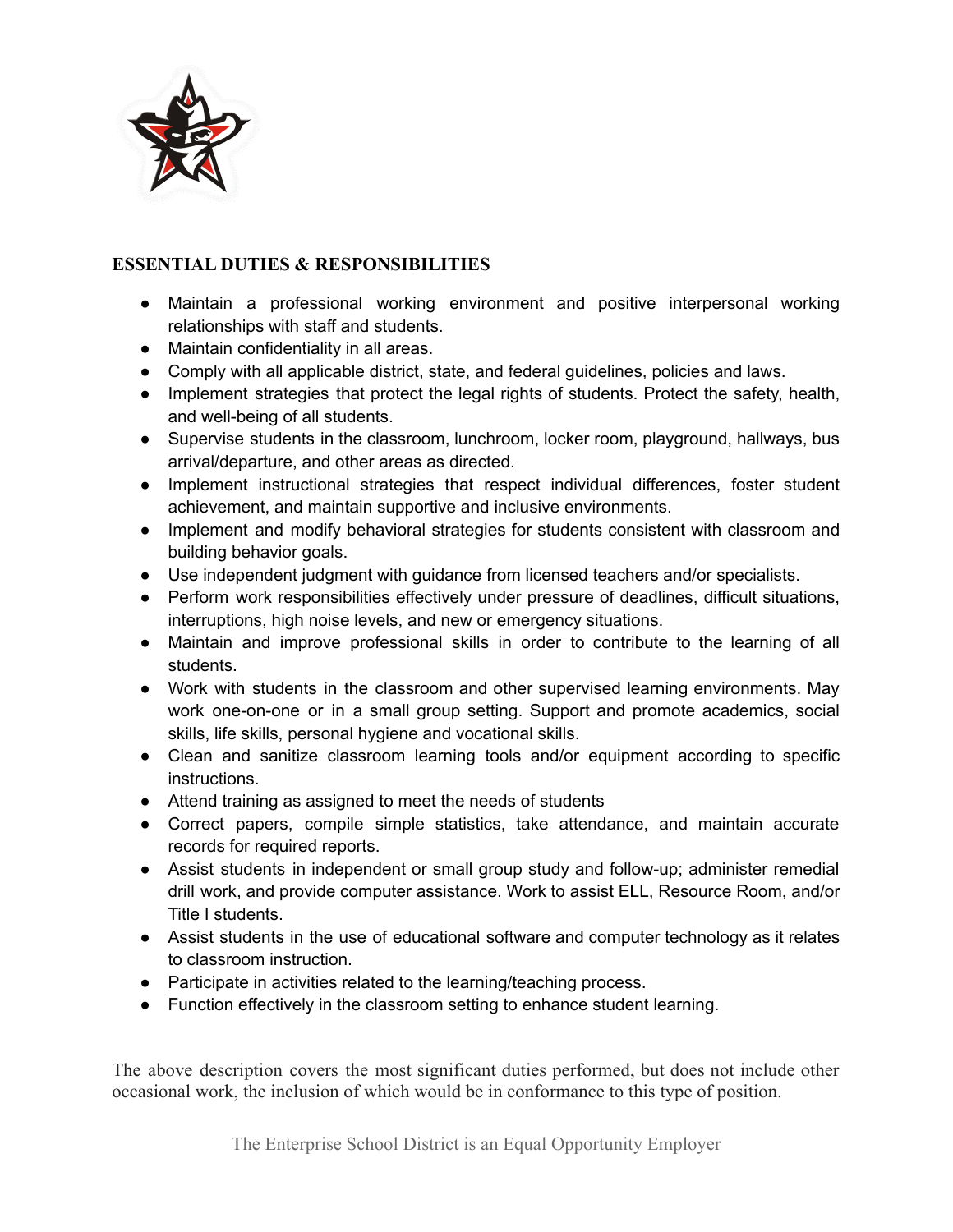

#### **REQUIREMENTS**

High school diploma or G.E.D. A minimum of two years (72 quarter credit hours) of higher education, an Associates Degree or have met rigorous standards of quality in math, reading, and writing through the WorkKeys Assessment Minimum proficiency scores on Work Keys are: Level 3 – Reading, Math, and Writing.

## **OUR MISSION: Student/Relationship Centered**

The Enterprise School District works hard to create a welcoming and engaging environment where the needs of each student are met so that each student may have access to a high quality education.

## **OUR VISION: Students First**

Ensuring learning and growth of every student is always at the center of how and why we make every decision, every time.